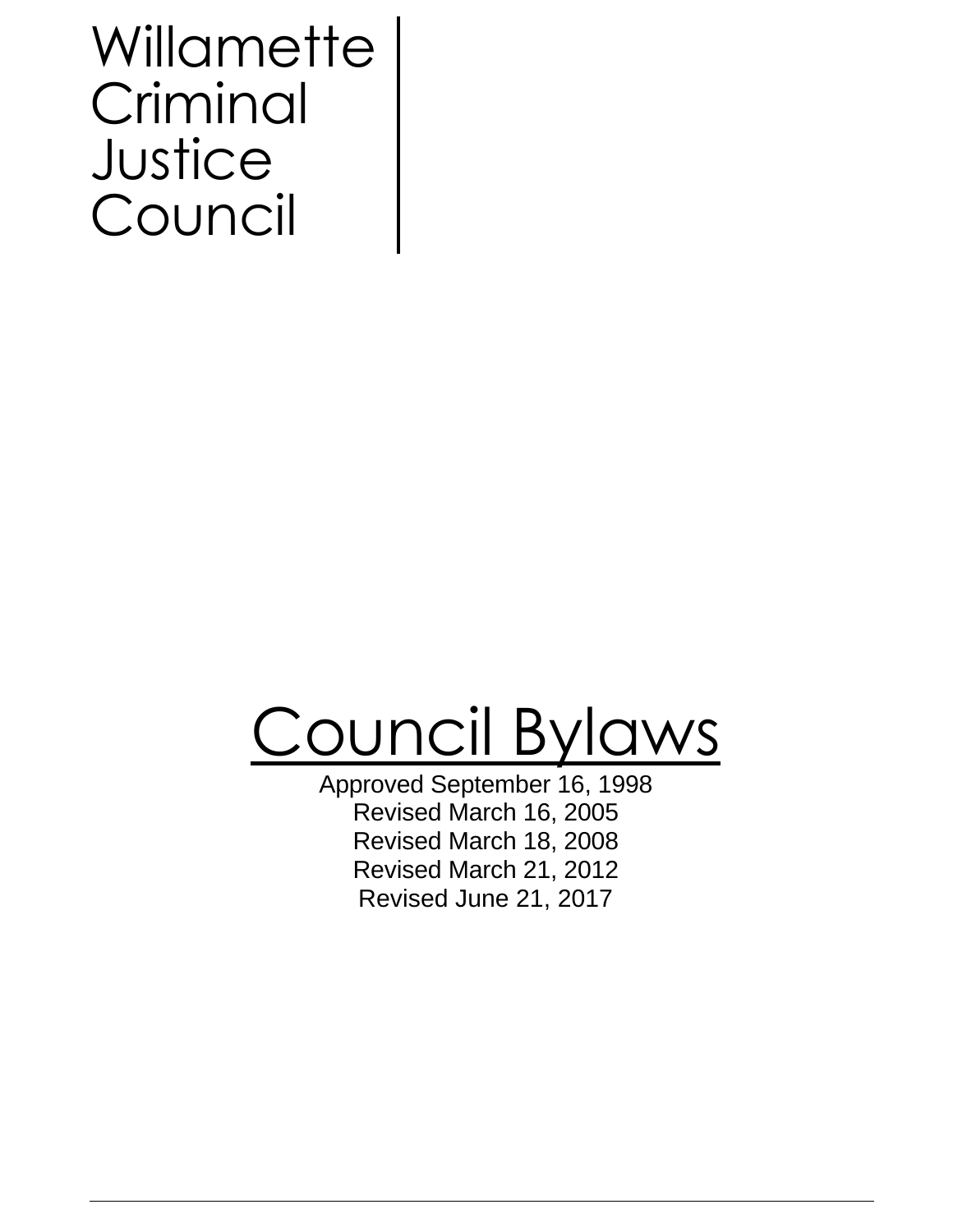# **Table of Contents**

Brief History of Bylaw Development

| Article 1.  | Name                            | Page 1       |
|-------------|---------------------------------|--------------|
| Article 2.  | <b>Purpose and Powers</b>       | Page 1       |
| Article 3.  | Responsibilities                | Page 1       |
| Article 4.  | Principles of Collaboration     | Page 1       |
| Article 5.  | Organization                    | Page 2       |
| Article 6.  | Membership                      | Page 2, 3, 4 |
| Article 7.  | Vacancies                       | Page 4       |
| Article 8.  | Terms of Office                 | Page 5       |
| Article 9.  | Meetings                        | Page 5       |
| Article 10. | Conflict of Interest            | Page 5       |
| Article 11. | Quorum                          | Page 6       |
| Article 12. | Decision-making and Voting      | Page 6       |
| Article 13. | <b>Officers</b>                 | Page 6, 7    |
| Article 14. | Committees                      | Page 7, 8, 9 |
| Article 15. | <b>Task Forces</b>              | Page 9       |
| Article 16. | Staff                           | Page 10      |
| Article 17. | <b>WCJC Budget</b>              | Page 10      |
| Article 18. | <b>Financial Administration</b> | Page 11      |
| Article 19. | Adoption and Amendment          | Page 11      |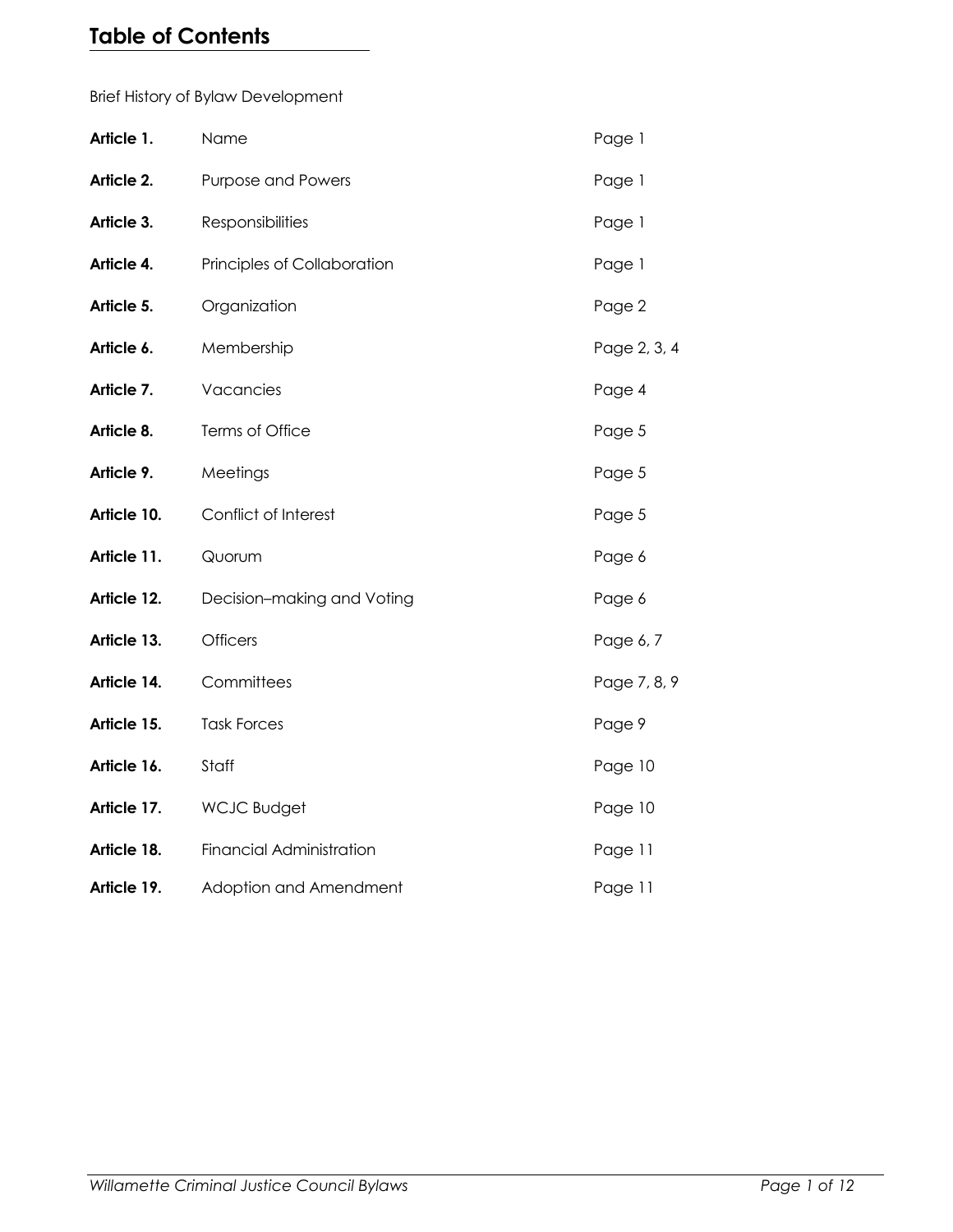## **BYLAWS OF WILLAMETTE CRIMINAL JUSTICE COUNCIL**

The Willamette Criminal Justice Council is the

Local Public Safety Coordinating Council for Benton County as required by ORS 423.560.

#### **Article 1. NAME**

Section 1. This advisory council shall be known as the Willamette Criminal Justice Council (WCJC) serving as the Local Public Safety Coordinating Council of Benton County, (LPSCC).

#### **Article 2. PURPOSE AND POWERS**

The Willamette Criminal Justice Council (WCJC) shall:

- Section 1. Promote and facilitate fair, efficient, and coordinated criminal justice services in Benton County.
- Section 2. Provide long-range planning for the delivery of criminal justice services in Benton County.
- Section 3. Provide timely information to governmental agencies and to the public on criminal justice matters of local concern.
- Section 4. Perform the duties of a local public safety coordinating council as required by law.
- Section 5. Promote and facilitate the coordination of policy and long-range planning for criminal justice services and agencies in Benton County.

#### **Article 3. RESPONSIBILITIES OF WCJC**

- Section 1. The WCJC shall perform such duties and tasks as necessary to accomplish the purposes described below:
	- 1.1 Perform the duties of a local public safety coordinating council as may be required by law now and in the future.
	- 1.2 Identify opportunities and priority investments to more efficiently and cost-effectively manage and operate the community safety and justice system.

#### **Article 4. PRINCIPLES OF COLLABORATION**

- Section 1. WCJC shall not assume any legislative or administrative powers, nor shall it circumvent or usurp the authority and responsibilities of any governmental body.
- Section 2. WCJC Practitioner members remain accountable and subject to the control of the public officials and governmental bodies responsible for their appointment.
- Section 3. All WCJC actions, plans, and recommendations must be consistent with law and the charters of the participating governmental bodies.
- Section 4. WCJC, as an entity, shall not appear before a city council or the Board of Commissioners except by invitation or required by law.

#### **Article 5. ORGANIZATION**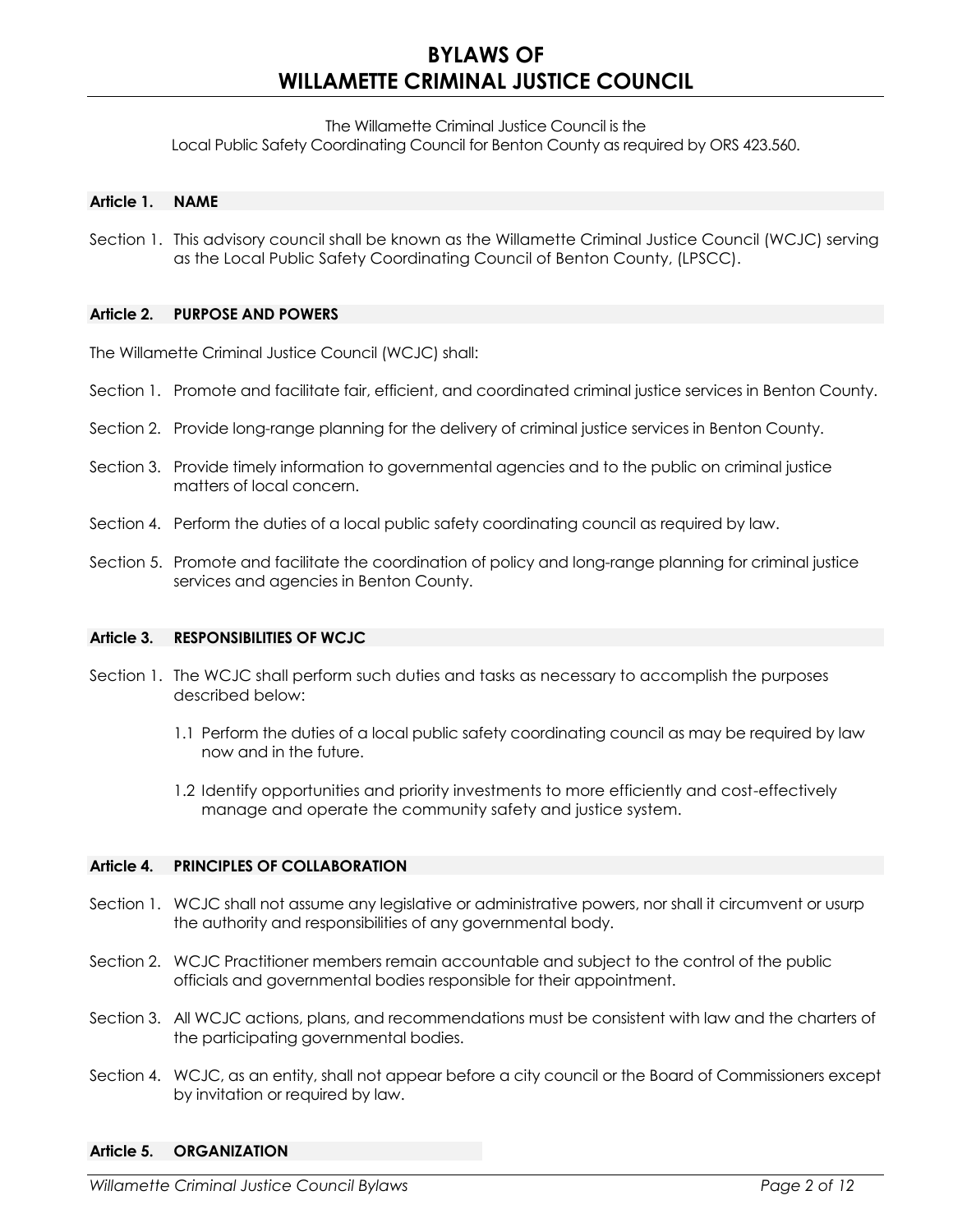- Section 1. Inter-Governmental Agreement
	- 1.1 The WCJC was first formed in 1993 by an Intergovernmental Agreement under ORS 190.110.
	- 1.2 Governmental bodies, upon 60 day written notice, may join or withdraw from the Intergovernmental Agreement effective July 1 each year.
- Section 2. Local Public Safety Coordinating Council
	- 2.1 The Benton County Board of Commissioners has designated the WCJC to serve as Benton County's local public safety coordinating council as required by ORS 423.560.

#### **Article 6. MEMBERSHIP**

- Section 1. Representation and Selection
	- 1.1 The governing body of the WCJC purposely includes criminal justice system practitioners as well as lay members who are not closely involved in the day-to-day operations of a criminal justice agency. Through this mix, it is believed that the purposes of the WCJC will be achieved on both internal issues (fair, efficient and coordinated criminal justice services in Benton County) and external issues (long-range planning for the delivery of criminal justice services in Benton County).
- Section 2. Statutory Membership Requirements
	- 2.1 In accordance with ORS 423.560, the Benton County Board of Commissioners shall convene a local public safety coordinating council, known as the Willamette Criminal Justice Council (WCJC).
	- 2.2 The WCJC's, membership will include, at a minimum, all positions required by statute.
	- 2.3 Positions, in addition to those described in Article 6, Section 5, may be required due to changes in state law affecting local public safety coordinating councils. Representatives for these positions will be added at the next full meeting of the WCJC following the effective date of the legislation.
- Section 3. Diversity of Membership
	- 3.1 Appointing bodies or officials shall consider cultural, geographic, and ethnic diversity when making appointments.
- Section 4. Member Voting Rights
	- 4.1 To encourage the full participation of all WCJC members, all members shall be voting members.
	- 4.2 Members may designate a proxy voting agent from within their agency. Non-agency members may designate a sitting member of the WCJC as their proxy voting agent.
	- 4.3 Members must provide written notification, an email is acceptable, to the WCJC Coordinator or the WCJC Chair, of their intent to designate a proxy voting agent (which includes the proxy agent's name and any voting limitations) prior to the meeting.
	- 4.4 The proxy voting agent must be in attendance to vote.
	- 4.5 Members may designate a proxy voting agent twice per year.
- Section 5. WCJC Member Positions
	- 5.1 The WCJC membership shall include, but need not be limited to the following positions (see table, page 3):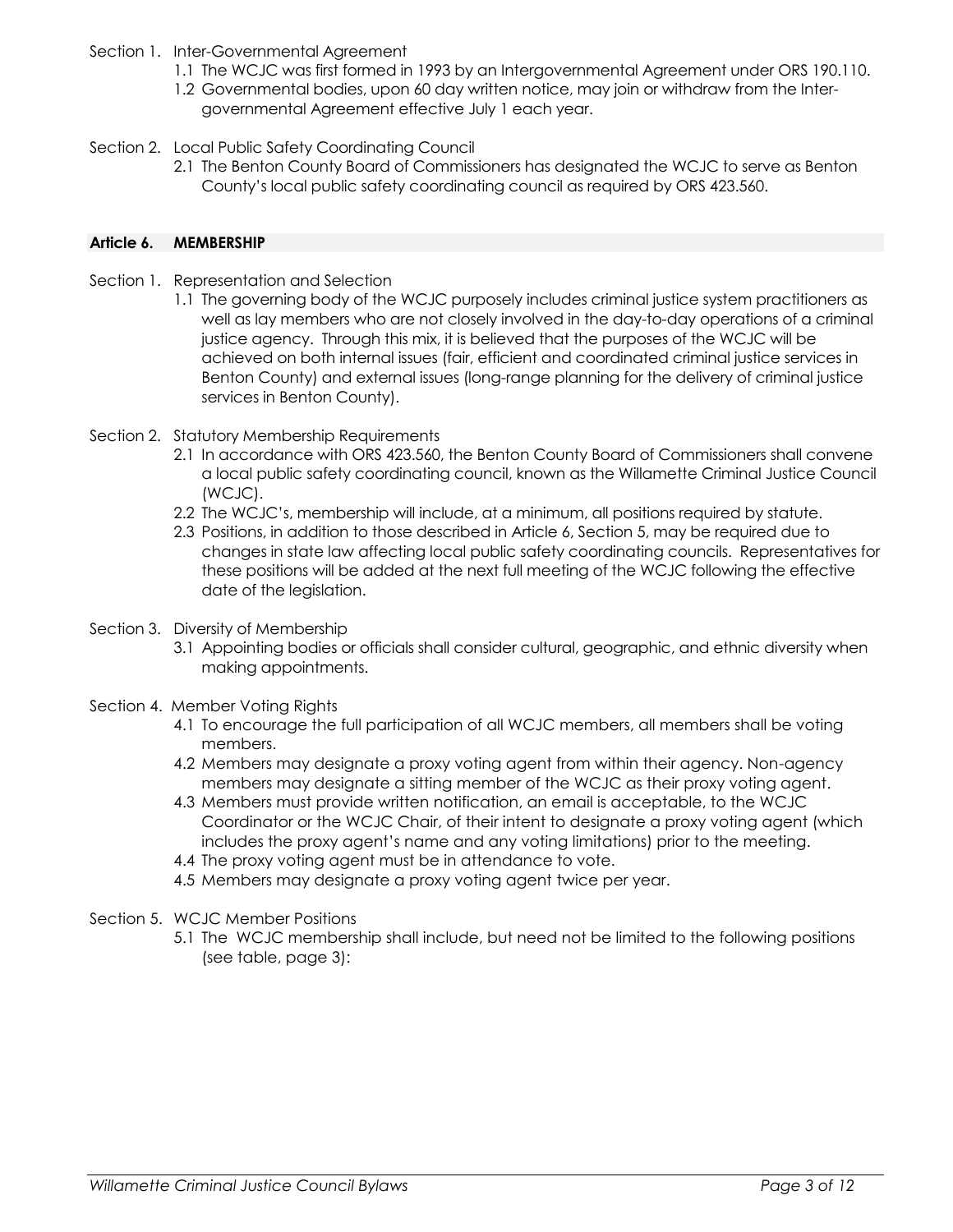| <b>Positions</b>                                                                                                                       |    |                                                                                                                            | <b>Appointing Authority</b>                                                                                                                                                                                                                                                                                                             |
|----------------------------------------------------------------------------------------------------------------------------------------|----|----------------------------------------------------------------------------------------------------------------------------|-----------------------------------------------------------------------------------------------------------------------------------------------------------------------------------------------------------------------------------------------------------------------------------------------------------------------------------------|
|                                                                                                                                        | Ι. | Albany,                                                                                                                    |                                                                                                                                                                                                                                                                                                                                         |
|                                                                                                                                        | 2. | Corvallis,                                                                                                                 | Self-appointing, or a police chief will be selected                                                                                                                                                                                                                                                                                     |
| <b>Police Chiefs from</b><br>the cities of:                                                                                            | 3. | Philomath, and any other participating<br>municipalities.                                                                  | by the police chiefs in the county.                                                                                                                                                                                                                                                                                                     |
|                                                                                                                                        | 4. | The sheriff of the county.                                                                                                 | Self-appointing, or, if two or more counties have<br>joined together to provide community corrections<br>services, a sheriff selected by the sheriffs in the<br>counties.                                                                                                                                                               |
|                                                                                                                                        | 5. | The district attorney of the county.                                                                                       | Self-appointing, or, if two or more counties have<br>joined together to provide community corrections<br>services, a district attorney selected by the district<br>attorneys of the counties.                                                                                                                                           |
|                                                                                                                                        |    | 6. A state court judge.                                                                                                    | Appointed by the presiding judge of the judicial<br>district in which the county is located.                                                                                                                                                                                                                                            |
|                                                                                                                                        | 7. | A public defender or defense attorney.                                                                                     | Appointed by the presiding judge of the judicial<br>district in which the county is located.                                                                                                                                                                                                                                            |
|                                                                                                                                        | 8. | A Benton County Director of Community<br>Corrections.                                                                      | Appointed by the county commissioners.                                                                                                                                                                                                                                                                                                  |
|                                                                                                                                        |    | 9. A Benton County Commissioner.                                                                                           | Appointed by the county commissioners.                                                                                                                                                                                                                                                                                                  |
|                                                                                                                                        |    | 10. A Benton County Juvenile Department Director.                                                                          | Appointed by the county commissioners.                                                                                                                                                                                                                                                                                                  |
| Citizens who live or                                                                                                                   |    | 11. A Benton County Health Department Administrator.<br>12. Benton County,                                                 | Appointed by the county commissioners.<br>Each of the following entities, after consulting<br>٠<br>with the WCJC Executive Committee, may<br>appoint a citizen member: the city councils of<br>participating municipalities, the Board of                                                                                               |
| do business in<br><b>Benton County and</b><br>are not employed<br>in the criminal<br>justice system,<br>representing the<br>following: |    | 13. Adair Village,<br>14. Albany,<br>15. Corvallis,<br>16. Philomath,<br>17. OSU,<br>18. Governor of Oregon.               | Commissioners, and the President of Oregon<br>State University.<br>The Governor of Oregon may appoint a citizen<br>$\blacksquare$<br>member.<br>If an appointing authority does not make an<br>٠<br>appointment, the WCJC shall make an<br>appointment from a pool of applicants<br>recommended by the other appointing<br>authorities. |
| A city manager or<br>mayor from the<br>cities of:                                                                                      |    | 19. Adair Village,<br>20. Albany,<br>21. Corvallis,<br>22. Philomath, any other participating municipality.                | Selected by the respective cities or selected by<br>the cities in the county.                                                                                                                                                                                                                                                           |
| A city councilor<br>from the cities of:                                                                                                |    | 23. Adair Village,<br>24. Albany,<br>25. Corvallis,<br>26. Philomath, any other participating municipality.                | Appointed by their respective city council or<br>selected by the cities in the county.                                                                                                                                                                                                                                                  |
|                                                                                                                                        |    | 27. A representative of the Oregon State Police.                                                                           | Appointed by the Superintendent of State Police.                                                                                                                                                                                                                                                                                        |
|                                                                                                                                        |    | 28. A representative of Oregon Youth Authority (OYA).                                                                      | Appointed by the Director of OYA.                                                                                                                                                                                                                                                                                                       |
|                                                                                                                                        |    | 29. The 9-1-1 Emergency Communications Director.                                                                           | Self-appointing.                                                                                                                                                                                                                                                                                                                        |
|                                                                                                                                        |    | 30. The manager of the local branch of the Oregon<br>State Office for Services to Children and Families (SCF).             | Self-appointing.                                                                                                                                                                                                                                                                                                                        |
|                                                                                                                                        |    | 31. An Oregon State University (OSU) representative<br>with campus public safety responsibilities.                         | Selected by the President of the University.                                                                                                                                                                                                                                                                                            |
|                                                                                                                                        |    | 32. An Oregon State University senior administrator.                                                                       | Appointed by the President of the University.                                                                                                                                                                                                                                                                                           |
|                                                                                                                                        |    | 33. An Associated Students of OSU (Asosu) representative.                                                                  | Appointed by the ASOSU president.                                                                                                                                                                                                                                                                                                       |
|                                                                                                                                        |    | 34. The state Trial Court Administrator for Benton County.<br>35. A school district superintendent or school board member. | Self-appointing.<br>Nominated by the Superintendent of the Corvallis<br>School District and approved by a majority of the<br>other superintendents.                                                                                                                                                                                     |
|                                                                                                                                        |    | 36. A crime victim representative.                                                                                         | Nominated by the District Attorney and approved<br>by a majority of the chiefs and Sheriff.                                                                                                                                                                                                                                             |
|                                                                                                                                        |    | 37. A representative from Oregon State University (OSU)<br>Oregon State Police.                                            | Self-appointing.                                                                                                                                                                                                                                                                                                                        |
|                                                                                                                                        |    | 38. A minority community representative.                                                                                   | Appointed by the WCJC Executive Committee.                                                                                                                                                                                                                                                                                              |

### **Table 1: Membership of the Willamette Criminal Justice Council**

*A shaded cell indicates a UNIQUE WCJC position, not required for LPSCC's by Oregon Revised Statutes.*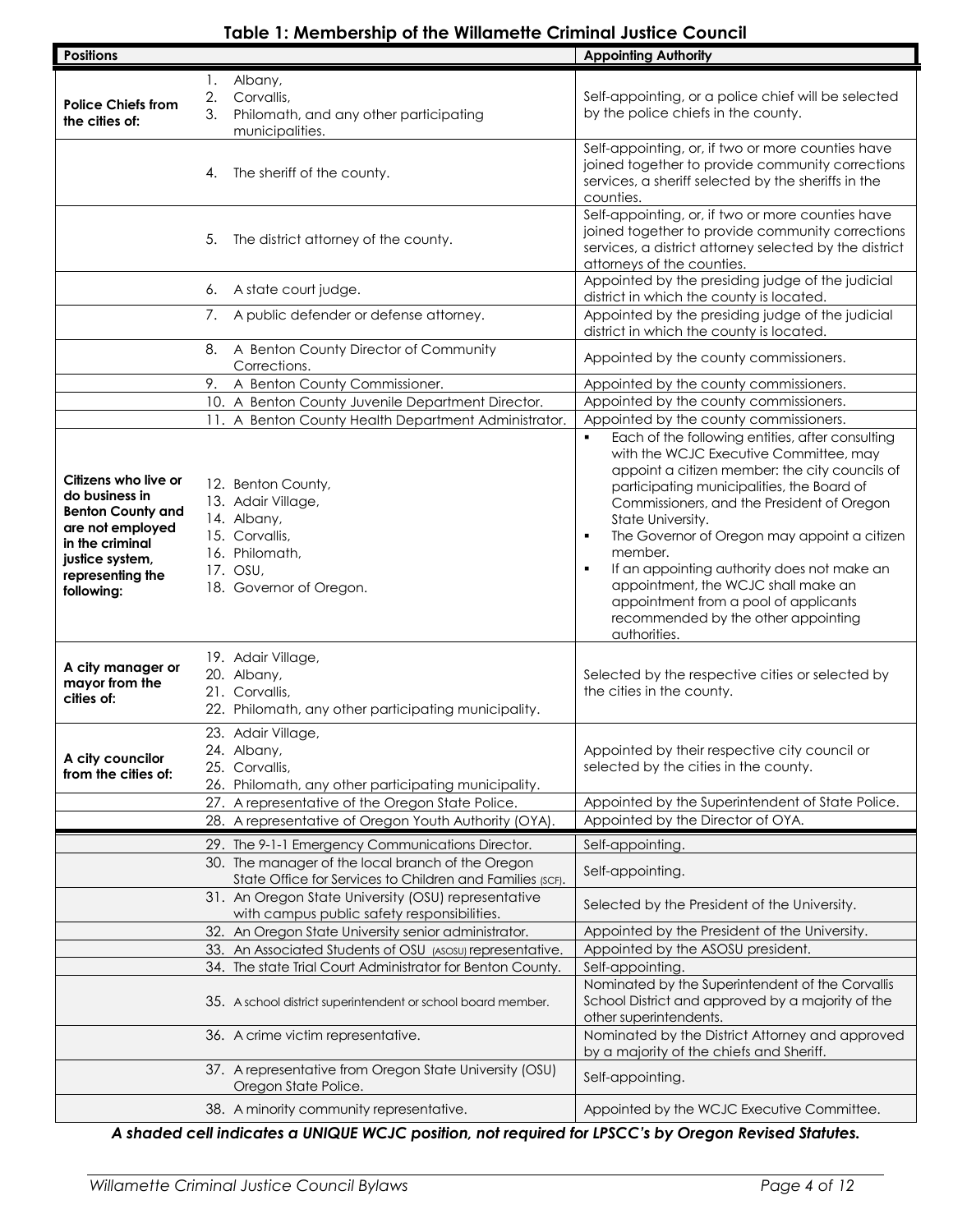6.1 Criminal Justice Practitioners

The following WCJC members are professionals in the field of criminal justice and shall be considered Practitioners:

- 6.1.1 The state trial court judge;
- 6.1.2 The Benton County Sheriff;
- 6.1.3 The chiefs of police of the participating municipalities;
- 6.1.4 The representative of the Oregon State Police;
- 6.1.5 The 9-1-1 Emergency Communications Director;
- 6.1.6 The manager of the local branch of the Oregon State Office for Services to Children and Families;
- 6.1.7 The Benton County Juvenile Department Director;
- 6.1.8 The Benton County Community Corrections Division Director;
- 6.1.9 The defense attorney;
- 6.1.10 The Benton County District Attorney;
- 6.1.11 An Oregon State University representative with campus public safety responsibilities;
- 6.1.12 The state Trial Court Administrator for Benton County; and
- 6.1.13 The representative of the Oregon Youth Authority.
- 6.2 Lay Members

The following WCJC members shall be considered Lay Members. Lay Members are individuals not directly employed in the field of criminal justice. These positions shall compose the WCJC Lay Committee.

- 6.2.1 The Benton County Health Department director;
- 6.2.2 An ASOSU representative;
- 6.2.3 An Oregon State University senior administrator;
- 6.2.4 The Benton County Commissioner;
- 6.2.5 The mayor or city managers of Adair Village, Albany, Corvallis, Philomath and any other participating municipality;
- 6.2.6 The city councilors from the municipalities of Adair Village, Albany, Corvallis, Philomath, and any other participating municipality;
- 6.2.7 The school district superintendent or school board member;
- 6.2.8 The representative of crime victims;
- 6.2.9 The representative of minorities within the community; and
- 6.2.10 The citizens representing Adair Village, Albany, Corvallis, Philomath, Benton County, Oregon State University, the Governor and any other participating municipality.

#### **Article 7. VACANCIES**

- Section 1. Appointment of a Replacement
	- 1.1 Vacancies may occur because of illness, resignation, or other reasons. When such a situation occurs, the WCJC shall provide written notice to the appointing authority indicating the need for an appointment.
- Section 2. Request for New Appointment 2.1 The WCJC may request a new appointment, as necessary, according to Article 8.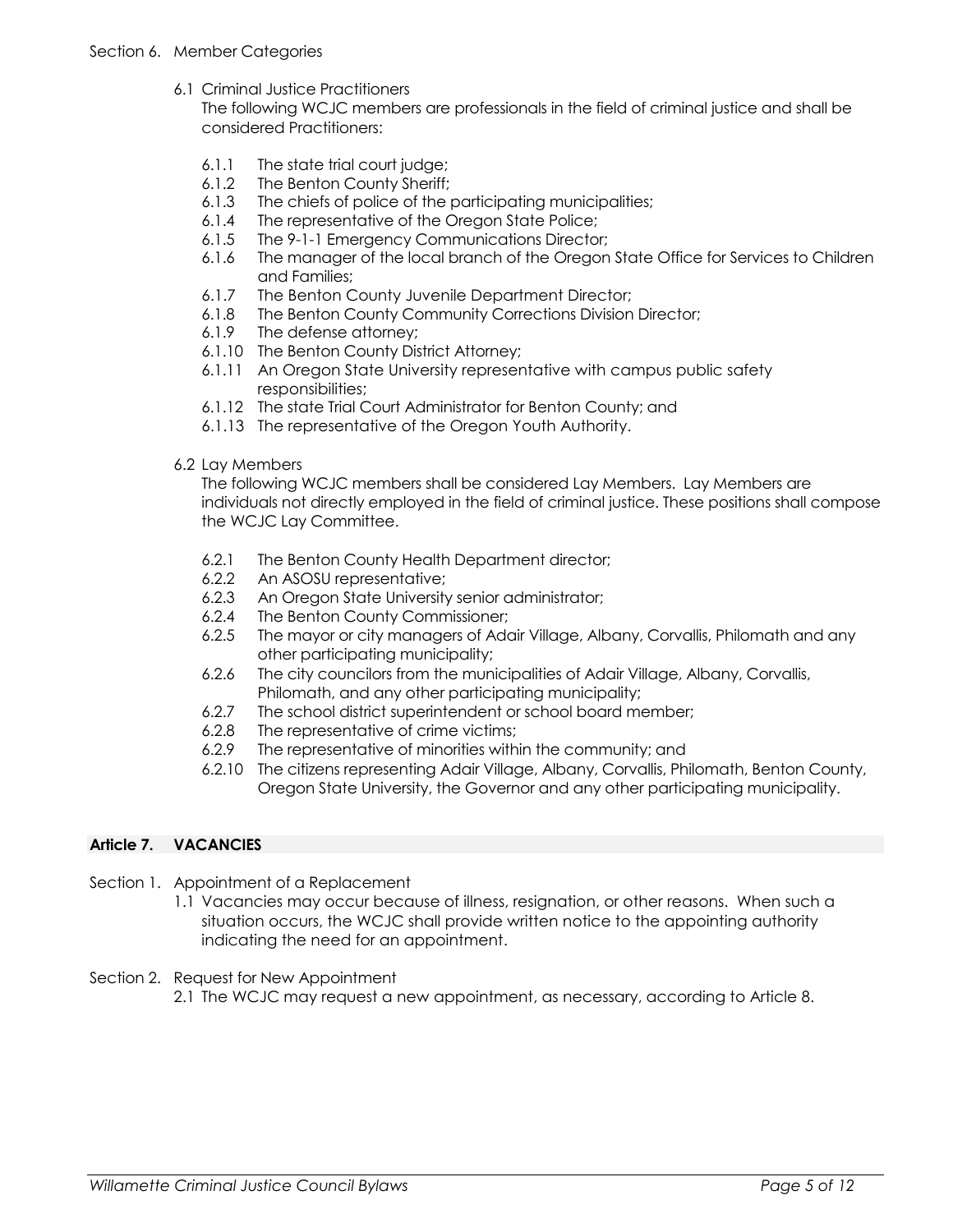- Section 1. Length of Service
	- 1.1 Members shall serve at the pleasure of their appointing authorities or until they no longer hold the qualifying position or office described, whichever occurs first.
	- 1.2 The power to appoint some positions is limited by state law affecting local public safety coordinating councils.
- Section 2. Removal from Service
	- 2.1 Members may be recommended for removal by majority vote of the WCJC for cause, including non-attendance at scheduled meetings.
	- 2.2 The WCJC shall request that the appointing authority appoint a replacement within 60 days.
	- 2.3 The power to remove members from some positions is limited by state law affecting local public safety coordinating councils.

#### **Article 9. MEETINGS**

- Section 1. WCJC Meetings Full Membership
	- 1.1 The WCJC shall hold a meeting at least quarterly.
	- 1.2 Special meetings may by called by the Chair, or by a majority of the Executive Committee.
	- 1.3 Meetings may be called by a majority of the WCJC membership by written request to the Chair.
- Section 2. Lay Committee Lay Member Meeting
	- 2.1 A meeting of the Lay Members shall occur at least once per fiscal year. (See Committees Article 14 , Section 6)
- Section 3. Oregon Public Meetings Law
	- 3.1 The WCJC is subject to and shall comply with the requirements of Oregon's Public Meetings Law, ORS 192.
- Section 4. Public Participation
	- 4.1 The public shall have a right to comment at every regular or special meeting.
- Section 5. Inability to Attend Meetings
	- 5.1 Members have the responsibility of contacting the WCJC Chair or staff, prior to the meeting, if they are unable to attend a meeting.

#### **Article 10. CONFLICT OF INTEREST**

- Section 1. Private Pecuniary Interest
	- 1.1 Members shall be required to vote on all matters which require a decision except, in accordance with ORS Chapter 244, no WCJC member shall participate in a decision in which that member has a private pecuniary interest.
- Section 2. Disclosure of Conflicts
	- 2.1 When such apparent or potential conflict of interest arises, the affected member shall disclose such conflict of interest and disqualify herself/himself from voting on the matter. Such members shall not be considered as being present for the purpose of determining whether a majority vote has been cast.
	- 2.2 Declared conflicts shall be formally represented in the minutes of the meeting where such declaration is made. Furthermore, the affected members shall notify the Board of County Commissioners as required under ORS 244.120.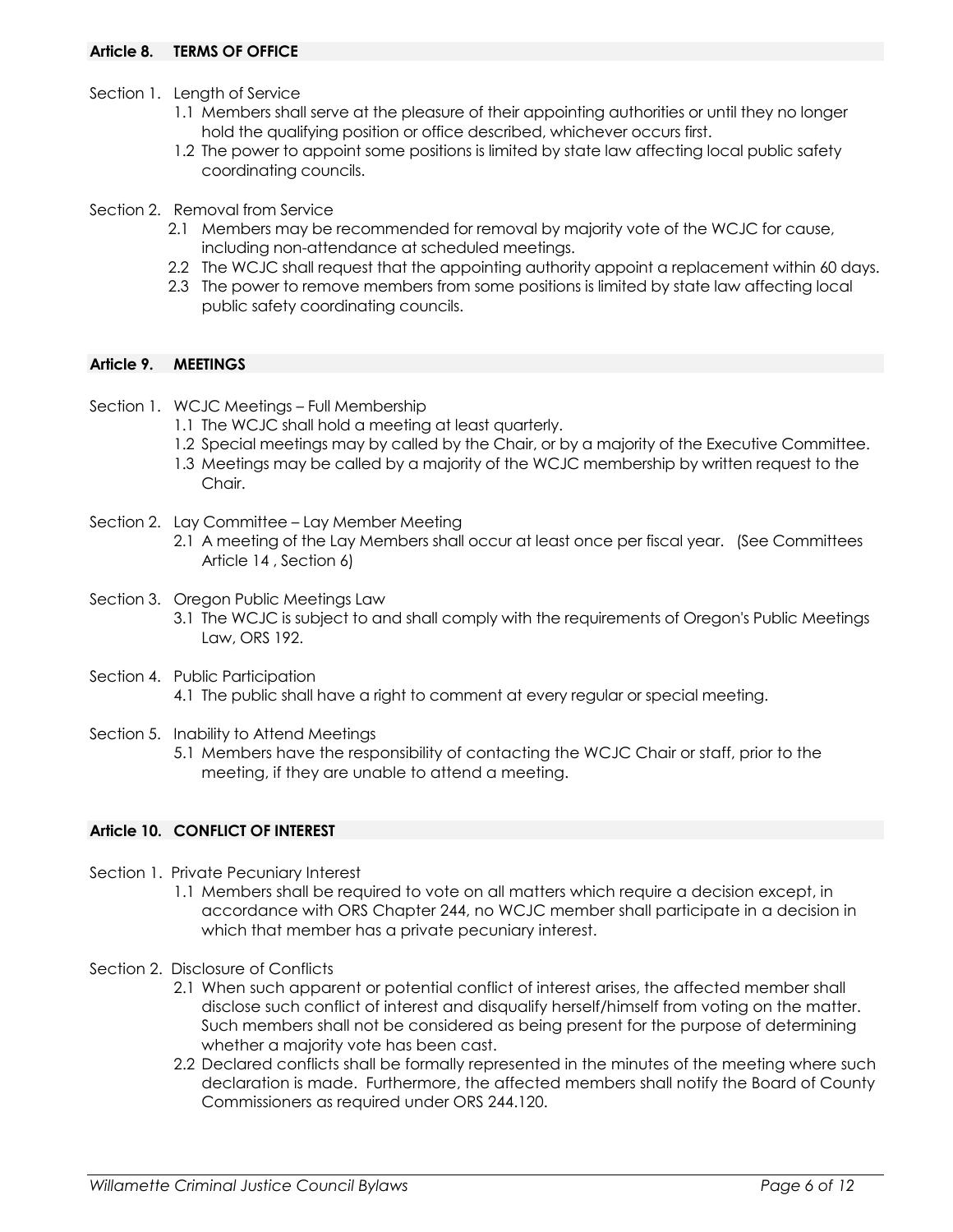#### **Article 11. QUORUM**

- Section 1. Decisions shall be made at meetings where there is a quorum.
- Section 2. Definition of Quorum
	- 2.1 A quorum shall consist of a majority of the appointed membership (current filled positions) of the WCJC.
	- 2.2 The quorum shall be adjusted during the year if a position is vacated in accordance with Article 8 (Terms of Office) or if a vacant position is filled.

#### **Article 12. DECISION-MAKING PROCESS and VOTING**

- Section 1. Consensus
	- 1.1 The Council recognizes that the effectiveness of WCJC actions depends upon the support of its members. The Council shall strive to gain the support of all members for its proposed actions through consensus prior to final decision-making
	- 1.2 Consensus decision-making requires flexibility on the part of members, recognizing that a member does not have to enthusiastically support a decision, but must be able to abide by the group decision.
	- 1.3 Consensus also requires the active participation of all members, including sharing information, interests, ideas, and opinions.
- Section 2. Robert's Rules of Order
	- 2.1 If the Council is unable to reach consensus on a particular issue, Roberts Rules of Order (revised) shall govern any point of parliamentary procedure not addressed in the Bylaws or Inter-governmental Agreement.
- Section 3. Decisions requiring a vote
	- 3.1 WCJC determinations, actions, resolution and recommendations defined as "decision" by ORS 192.610 (1) shall be determined by a majority vote, following an effort to reach consensus on the question being considered.
- Section 4. Member Votes
	- 4.1 Every member of the WCJC shall have one vote.
	- 4.2 WCJC decisions must be authorized by a majority of the quorum present at the meeting.
	- 4.3 Any member may request a vote on a WCJC decision.
	- 4.4 Any member may request that their vote be recorded.

#### **Article 13. OFFICERS - DUTIES and SELECTION PROCESS**

- Section 1. WCJC Officers
	- 1.1 The officers of the WCJC shall be a Chair, Chair-Elect, and Secretary-Treasurer; all officers must be members of the WCJC.
- Section 2. Chair
	- 2.1 The WCJC Chair shall preside at all meetings, appoint members to committees and task forces, and perform all other duties necessary or incidental to the office
	- 2.2 The WCJC Chair shall execute all contracts and agreements authorized by the Executive Committee and WCJC, except for contracts and agreements related exclusively to duties assigned by law to local public safety coordinating councils. In such matters, the Chair will act as authorized by the Board of Commissioners.
	- 2.3 The WCJC Chair shall ensure that the records of the full WCJC meetings are accurate.
	- 2.4 The WCJC Chair will also serve as the Chair of the WCJC Executive Committee.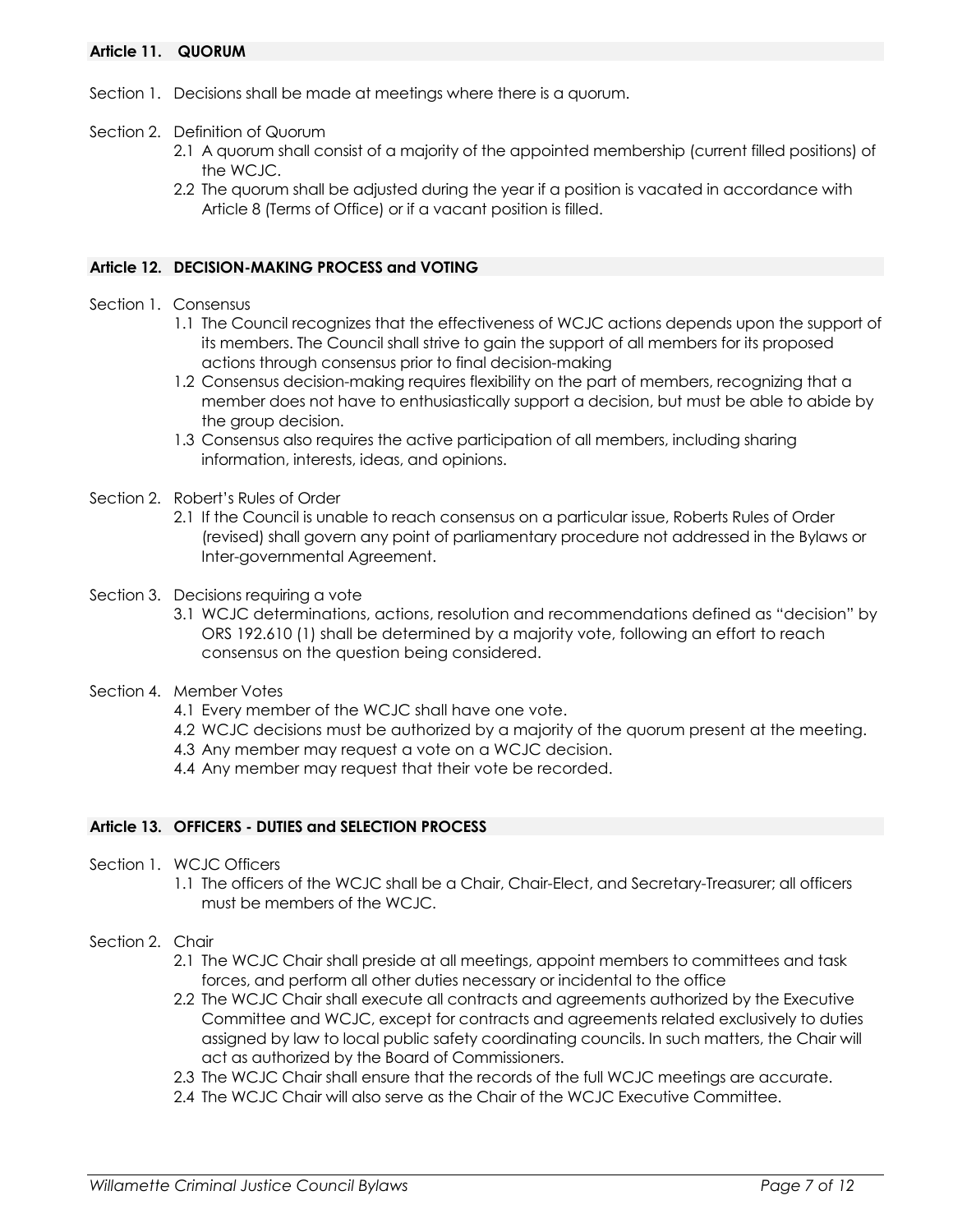#### Section 3. Chair-Elect

- 3.1 The Chair-Elect shall perform the duties of the Chair, if the Chair is absent or otherwise unable to act.
- 3.2 The Chair-Elect shall assist with the development and implementation of the WCJC's Strategic Tasks.

#### Section 4. Treasurer

- 4.1 The Treasurer shall serve as chair of the WCJC Budget Committee (see Article 14, Section 7).
- 4.2 The Treasurer shall ensure that accurate budget reports are maintained and timely.
- Section 5. Vacancy of Chair
	- 5.1 In the absence of the Chair and Chair-Elect, the Secretary-Treasurer shall act as Chair.
	- 5.2 If an office becomes vacant in midterm, the remaining members may elect a successor to complete the un-expired term.
- Section 6. Terms of Office for Officers
	- 6.1 The officers shall be elected annually for terms of one fiscal year (July 1 June 30).
	- 6.2 The Chair-Elect shall serve for one term as "Chair-Elect" and the following term as Chair.
- Section 7. Selection of Officers
	- 7.1 Nomination
		- 7.1.1 The Chair will appoint a Nominating Committee charged to develop a recommended slate of officers (Chair-Elect, Treasurer) and at least two to serve the Executive Committee members.
		- 7.1.2 The Nominating Committee will present the recommended slate to the WCJC, by June of each year.
		- 7.1.3 Members can nominate themselves if they have a desire to serve as an officer or Executive Committee member, or they can nominate another member.
	- 7.2 Selection
		- 7.2.1 Election of officers and Executive Committee members will occur at a scheduled WCJC meeting prior to the close of the previous fiscal year (July 1 – June 30).
		- 7.2.2 Voting will NOT be conducted by mail-in ballot.
		- 7.2.3 A slate of officers and Executive Committee members to be elected at the last meeting of the previous fiscal year will be presented one month prior to the election.
		- 7.2.4 Each member will be given an opportunity to vote on the slate of officers and Executive Committee members.
		- 7.2.5 New officers and Executive Committee members will be in place by the first meeting of each fiscal year (July 1 – June 30).

#### **Article 14. COMMITTEES – Standing and Ad Hoc Committees**

- Section 1. Creation of Committees
	- 1.1 The WCJC Chair shall have Standing and Ad Hoc Committees organized and appointed by the WCJC Chair.
	- 1.2 All committees will have a clearly defined written charge, that outlines responsibilities of the committee.
- Section 2. Membership of Committees
	- 2.1 Membership of the both Standing and Ad Hoc Committees shall consist of interested and appointed WCJC members.
	- 2.2 Other persons, with expertise or interest may participate as resources to a standing or Ad Hoc committee.
	- 2.3 All appointments to committees will be made by the WCJC Chair.
	- 2.4 All committees will be chaired by a member of the WCJC.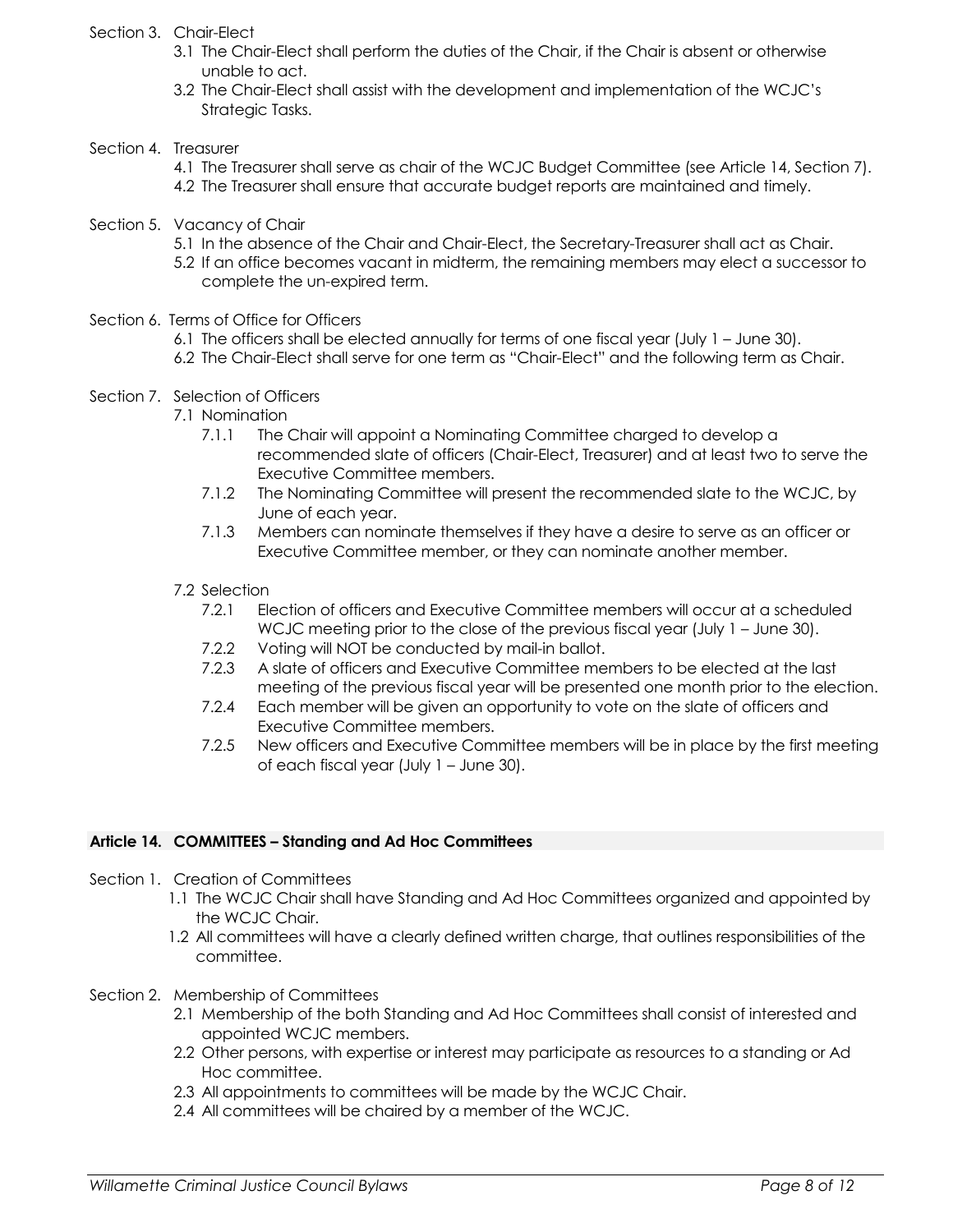#### Section 3. Standing Committees

- 3.1 Function
	- 3.1.1 Standing Committees are the permanent committees of the WCJC.
	- 3.1.2 There shall be at least three standing committees of the WCJC: Executive Committee, Lay Committee, Budget Committee, and other committees as approved by the WCJC.

#### 3.2 Membership

- 3.2.1 See Article 14, Sections 5, 6, 7, for membership of Standing Committees.
- 3.3 Responsibilities
	- 3.3.1 Standing Committees are required to draft a work plan for the next fiscal year, that must be approved by the WCJC by June.
	- 3.3.2 Standing Committees activities are limited to the execution of the approved work plan.
	- 3.3.3 Standing Committee Chairs shall insure that records of meetings are kept.
	- 3.3.4 Standing Committees are required to submit quarterly reports of committee activities to the Executive Committee/WCJC (July, September, January, April).

#### Section 4. Ad Hoc Committees

- 4.1 Function
	- 4.1.1 Ad Hoc Committees are committees formed for a specific purpose and a limited duration.
- 4.2 Membership
	- 4.2.1 The WCJC or the Chair may create Ad Hoc Committees comprised of WCJC members to perform such tasks as the WCJC or Chair may designate.

#### Section 5. Executive Committee – WCJC Standing Committee

- 5.1 Function
	- 5.1.1 The functions of the Executive Committee are to provide oversight to WCJC staff operations, and set the agenda for WCJC meetings.

#### 5.2 Membership

5.2.1 The Executive Committee is comprised of the WCJC's officers *(Chair, Chair-Elect, and Treasurer*) and at least two other members elected annually by the WCJC.

#### 5.3 Authority

- 5.2.2 The Executive Committee shall have the authority to make decisions on the WCJC's behalf on matters requiring action before the next scheduled WCJC meeting.
- 5.2.3 The Executive Committee shall report all such decisions to the WCJC at its next meeting.

#### 5.4 Meeting

- 5.4.1 Special meetings of the Executive Committee may be called by the Chair, as s/he may deem necessary.
- 5.4.2 In the event of the Chair's failure or inability to act, special meetings shall be called by the Chair-Elect.

#### 5.5 Responsibilities

5.5.1 Article 14, Section 3.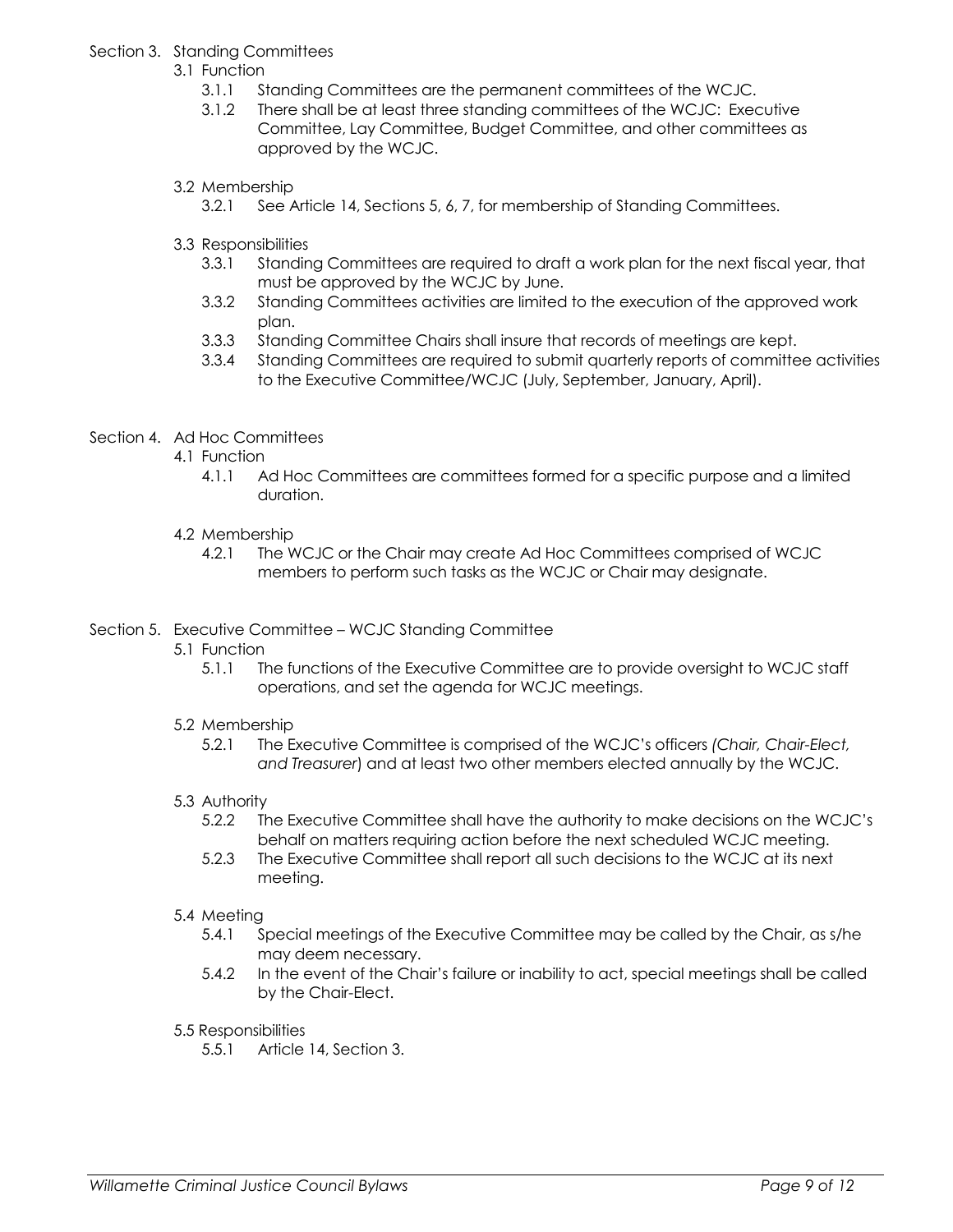#### Section 6. Lay Committee – WCJC Standing Committee

- 6.1 Purpose
	- 6.1.1 The WCJC Lay Committee, composed of individuals of diverse perspectives, provides a "unique ability to look impartially at how criminal justice services are delivered in the region of Benton County", (3/19/97 Lay Committee minutes).

#### 6.2 Membership

6.2.1 The Lay Committee shall consist of all members described in Article 6, Section 6.1.

#### 6.3 Function

6.3.1 The function of the Lay Committee is to consider long-range planning and the delivery of services in the Benton County criminal justice system.

#### 6.4 Meetings

6.4.1 The Lay Committee is required to meet at least once each fiscal year.

#### 6.5 Responsibilities

6.5.1 See Article 14, Section 3.

#### Section 7. Budget Committee – WCJC Standing Committee

- 7.1 Purpose
	- 7.1.1 Develop the annual WCJC budget, Article 17 (WCJC Budget).

#### 7.2 Membership

- 7.2.1 Members shall be WCJC members as specified in Article 15, Section 2 as designated by the WCJC Chair.
- 7.2.2 The Treasurer shall serve as the chair for the Budget Committee.

#### 7.3 Responsibilities

7.3.1 Develop the annual WCJC budget and present it to the WCJC for approval.

#### **Article 15. TASK FORCES**

- Section 1. Creation
	- 1.1 To facilitate the development of sound public safety policies, strategies and programs, the WCJC or the Chair with the WCJC's consent, may convene Task Forces to undertake the study, analysis and development of proposals and recommendations regarding criminal justice issues of interest to the WCJC.
	- 1.2 Task Forces will have a clearly defined written charge, which outlines Task Force responsibilities.

#### Section 2. Membership

- 2.1 Task Forces may include persons who are not members of the WCJC.
- 2.2 Task Forces will be chaired by a member of the WCJC, as designated by the WCJC Chair.
- Section 3. Responsibilities
	- 3.1 Activities of a Task Force are limited to the execution of the approved work plan.
	- 3.2 Task Forces shall be required to make regular reports to the WCJC Executive Committee and/or WCJC as specified in the Task Force's Charge.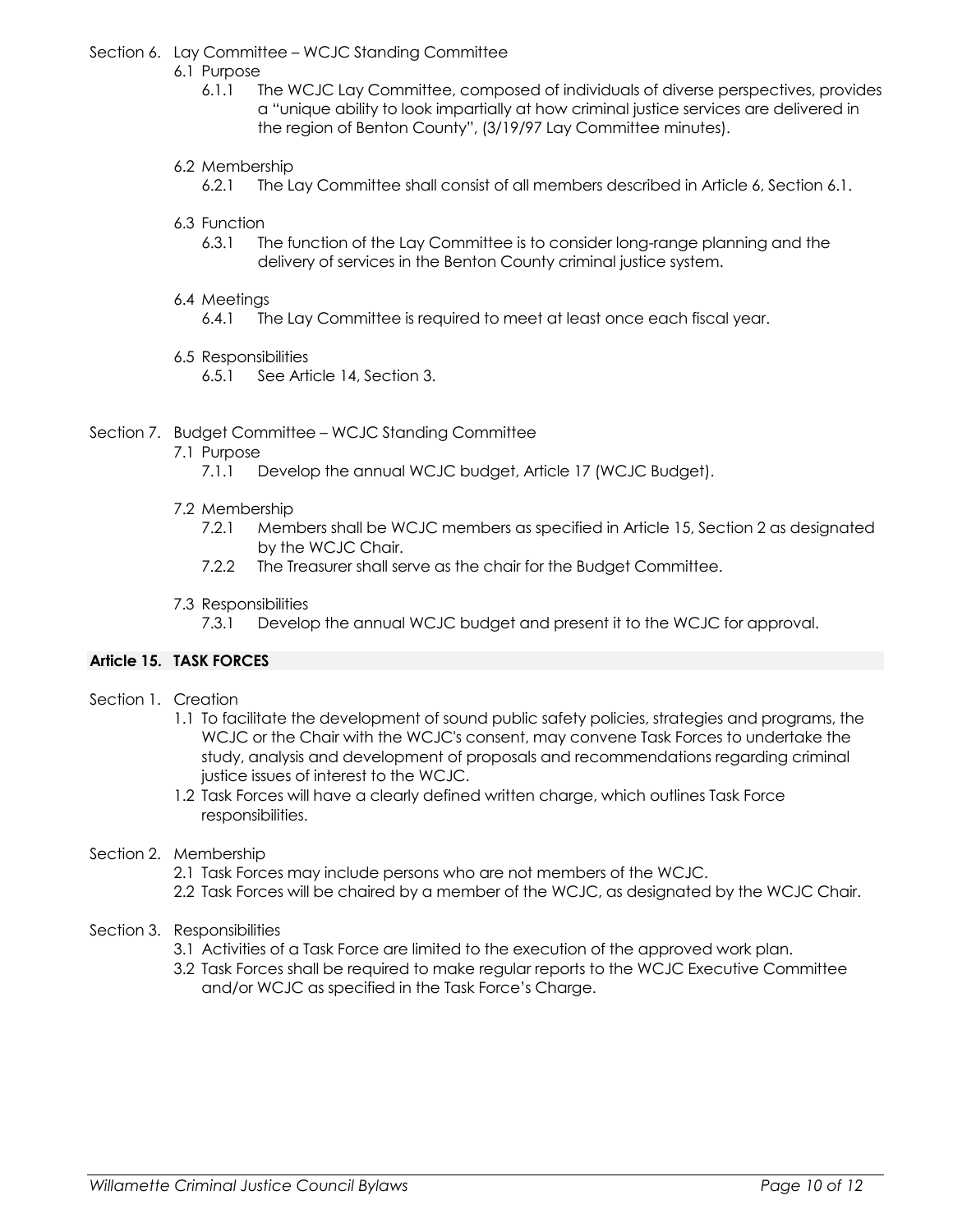#### **Article 16. STAFF**

Section 1. Scope of Contract for Services

The WCJC may contract for the services it deems necessary to carry out its duties, including but not limited to:

- 1.1 Technical criminal justice planning,
- 1.2 Coordination, administration and management of WCJC activities,
- 1.3 Financial administration,
- 1.4 Development and administration of the Strategic Plan, and
- 1.5 Such other duties as the WCJC may direct.
- Section 2. Staff for WCJC
	- 2.1 Personnel hired with WCJC-administered funds shall, for the purposes of personnel administration, become employees of the governmental body designated as the WCJC's Financial Administrator.
	- 2.2 The Financial Administrator is a subject employer under ORS Chapter 656 and will maintain currently valid worker's compensation coverage for employees hired by the WCJC.
	- 2.3 The Financial Administrator is responsible for insuring any liabilities incurred by the employees.

#### **Article 17. WCJC BUDGET**

- Section 1. Annual Budget Preparation
	- 1.1 The WCJC Budget Committee, chaired by the WCJC Treasurer, shall prepare an annual budget recommendation for presentation to the participating governmental bodies for their approval and adoption.
- Section 2. Funding of WCJC Activities
	- 2.1 Funding of strategic priorities undertaken by the WCJC will be shared by member jurisdictions, according to their cost share. The cost share of each member jurisdiction is determined by a population-based formula.
	- 2.2 Funding of state mandates to local public safety coordinating councils shall be fully funded by Benton County.
- Section 3. Financial Participation of Member Jurisdictions
	- 3.1 A governmental body's membership on and authority to make appointments to the WCJC is contingent upon payment of its agreed share of the WCJC budget.